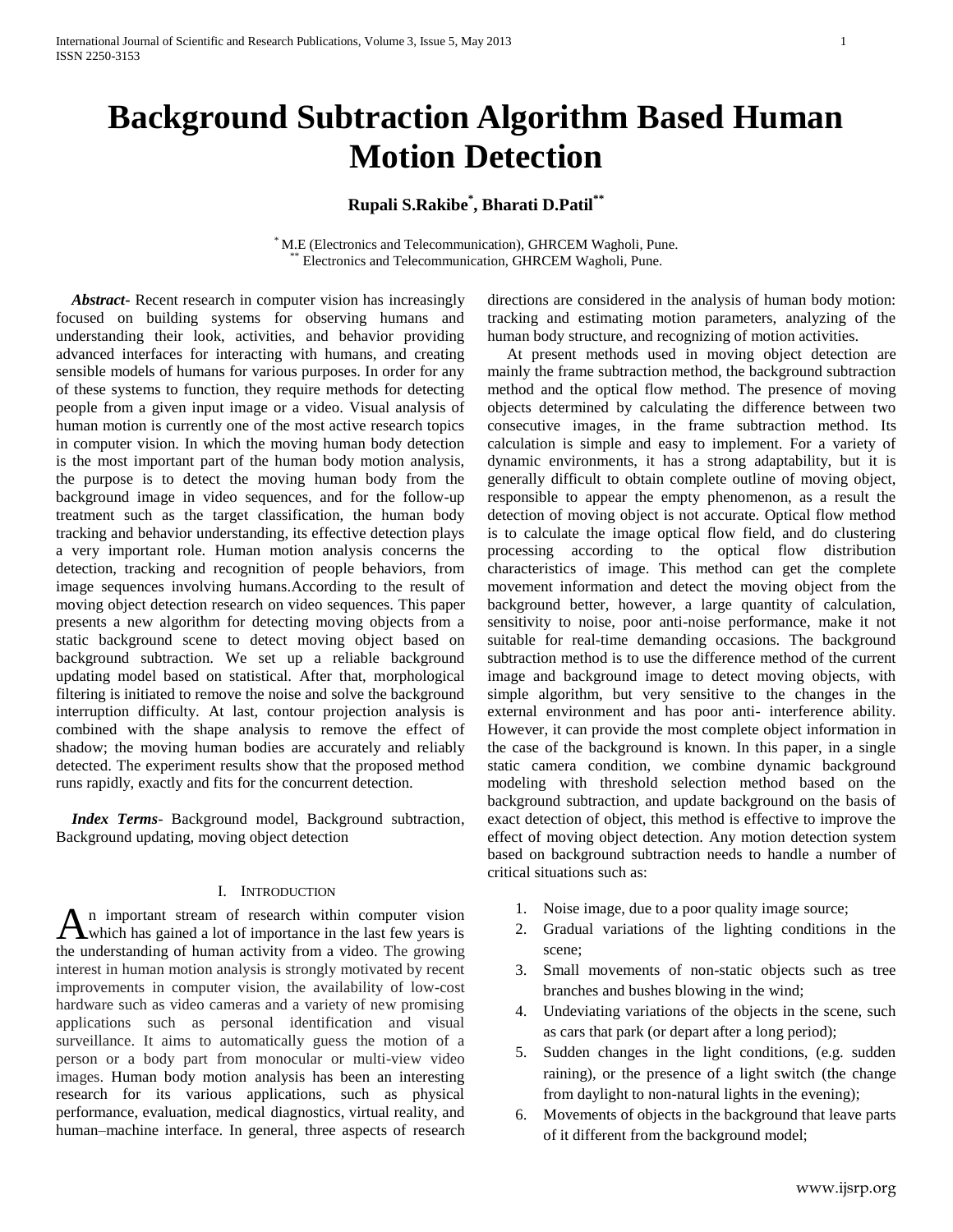- 7. Shadow regions that are projected by foreground objects and are detected as moving objects.
- 8. Multiple objects moving in the scene both for long and short periods;

The main objective of this paper is to develop an algorithm that can detect human motion at certain distance for object tracking applications. We carry out various tasks such as motion detection, background modeling and subtraction, shadow detection and removal.

#### II. LITERATURE SURVEY

The importance and popularity of human motion analysis has led to several previous surveys.

 Neeti A. Ogale[1] discussed a agent sample of techniques for finding people using visual input. These techniques are classified with respect to the need for pre-processing ,features used to describe human appearance,use of explicit body models.

 Prithviraj Banerjee and Somnath Sengupta[2] proposed Automated Video Surveillance System .The system employs a novel combination of an Adaptive Background Modeling Algorithm ,based on the Gaussian Mixture Model and a Human Detection for Surveillance (HDS) System. The HDS system incorporates a Histogram of Oriented Gradients based human detector which is well known for its performance in detecting humans in still images.

 Xiaofei Ji, Honghai Liu[3] provides a total survey of human motion detection with the variation on view-invariant expression, and detection of special facial expressions and proceedings. In order to help readers understand the incorporated development of visual analysis of human motion detection, this paper presents recent growth in human detection, view-invariant pose demonstration and estimation, and human performance understanding.Public available standard datasets are recommended. The last replace assesses the development so far, and outlines some observed issues and future guidelines, and solution to what is necessary to get the goals of total human motion examination.

 Murat Ekinci, Eyup Gedikli[4] presented a real-time background modeling and maintenance based human motion detection and analysis in an indoor and an outdoor environments for visual surveillance system is described. The system operates on monocular gray scale video imagery from a static CCD camera. In order to detect foreground objects, background scene model is statistically learned using the redundancy of the pixel intensities in a preparation stage, even the background is not completely stationary. This redundancy information of the each pixel is separately stored in an history map shows how the pixel intensity values changes till now.

 Then the highest ratio of the redundancy on the pixel intensity values in the narration map in the training sequence is determined to have initial background model of the scene. A background maintenance model is also proposed for preventing some kind of falsies, such as, illumination changes, or physical changes. At the background modeling and maintenance, the consistency and computational costs of the algorithm presented are comparatively discussed with several algorithms. Based on the background modeling, candidate foreground regions are

detected using thresholding, noise cleaning and their boundaries extracted using morphological filters.

 Hanzi Wang and David Suter[5] presented an effective and adaptive background modeling method for detecting foreground objects in both static and dynamic scenes. The proposed method computes sample consensus (SACON) of the background samples and estimates a statistical model per pixel.

 Sumer Jabri, Zoran Duric, Harry Wechsler, Azriel Rosenfeld [6] proposed a new method of finding people in video images is presented. Detection is based on a novel background modeling and subtraction approach which uses both color and edge information. We introduce confidence maps, gray-scale images whose intensity is a function of our confidence that a pixel has changed to fuse intermediate results and to represent the results of background subtraction. The latter is used to define a person's body by guiding contour collection to segment the person from the background. The method is understanding to scene clutter, slow illumination changes, and camera noise, and runs in near real time on a standard platform.

 Jing Li and Zhaofa Zeng, Jiguang Sun, and Fengshan Liu [7] presented Ultra wideband (UWB) radar technology which has emerged as one of the chosen choices for through-wall detection due to its high range resolution and good dispersion. The motion is a result of high bandwidth of Ultra wideband radar and helpful for better separation of multiple targets in complex environment. One important attribute of human is the periodic motion, such as lungful of air and limb movement. In this paper, the human life is detected and identified by the methods based on fast Fourier transform and *S* transform; they apply the UWB radar system in through-wall human detection. In particular, they can extract the center frequencies of life signals and locate the position of human targets from experimental data with high accuracy. Compared with other examine studies in through-wall detection, this ultra wideband radar technology is well-built in the particular deliberation and identifying of the continued existence signal under strong insecurity.

## III. BACKGROUND SUBTRACTION METHOD

 Detection of moving human in videos from static camera is widely performed by background subtraction method. The origin in the approach is that of detecting the moving objects from the difference between the existing frame and a reference frame, frequently called the "background copy", or "background replica"[1]. **As** a baric, the background image must be a representation of the scene with no moving objects and must be kept regularly updated so as to adapt to the varying luminance conditions and geometry settings. More difficult models have extended the concept of "background subtraction" beyond its literal meaning. The background subtraction method is the common method of motion detection. It is a technology that uses the difference of the current image and the background image to detect the motion region, and it is generally able to provide data included object information. The key of this method lies in the initialization and update of the background image[2]. The effectiveness of both will affect the accuracy of test results. Therefore, this paper uses an effective method to initialize the background, and update the background in real time.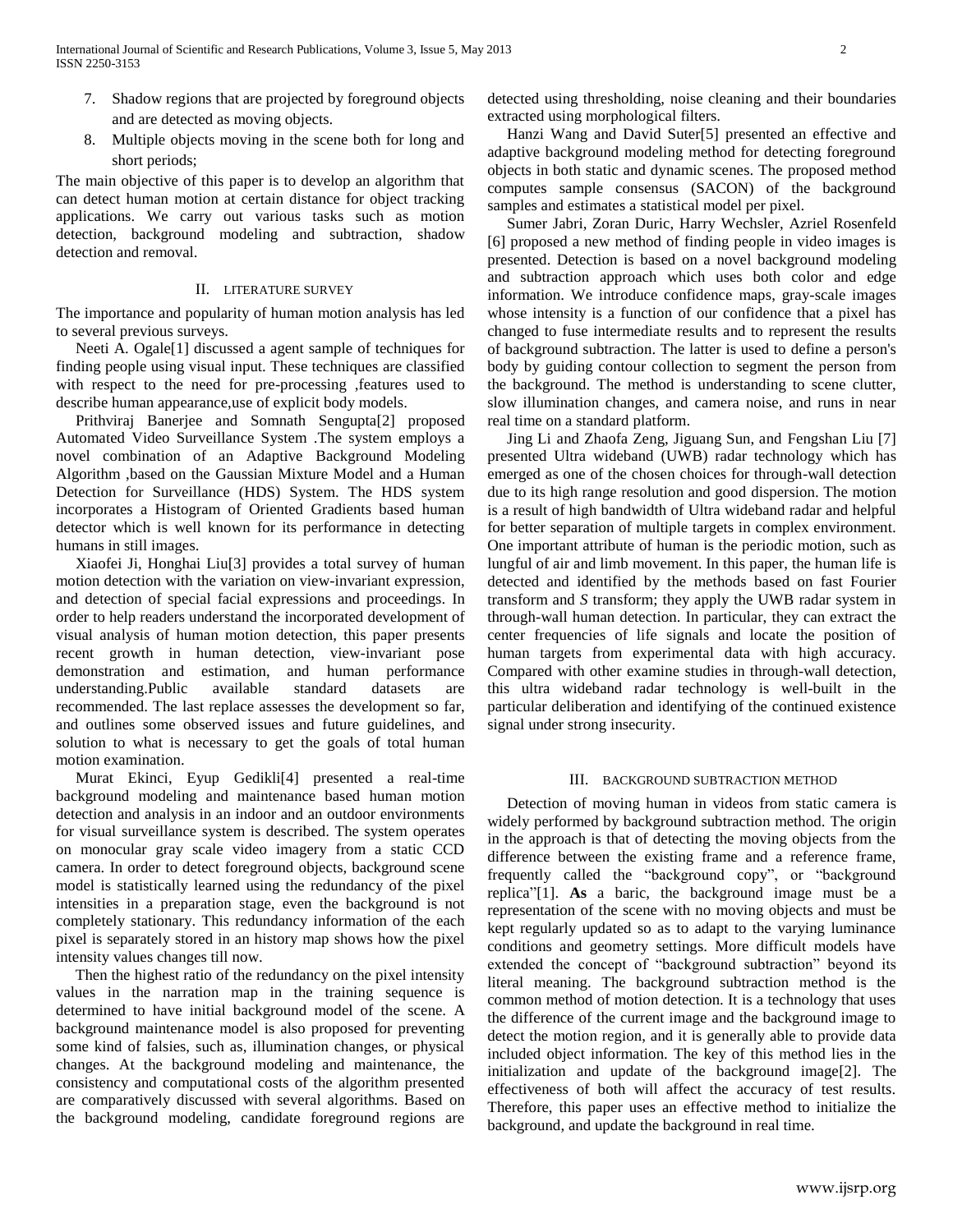The process algorithm is described as follow:

- 1. Sequences of Video Frames
- 2. Frame Separation
- 3. Image Sequence
- 4. Separation of Image Sequence in Current Frame Image and Background Frame Image
- 5. Perform Background subtraction
- 6. Detection Of Moving Object
- 7. Perform Background updating
- 8. Noise Removal
- 9. Shape Analysis

## *A. Background Image Initialization*

 There are many civilizations to obtain the initial background image. For instance, with the first frame as the background directly or, the average pixel brightness of the first few frames as the background or using a background image sequences without the hope of moving objects to approximate the background model parameters and so on. From these methods average method is commonly used for background Image initialization [3], but there are many shadow problems will occur which can be removed by median method, So the median method is selected in this paper to initialize the background.

Expression is as follows:

Binit (L,M) = median Fk(l,m) 
$$
k = 1,2,...
$$
 n

Where Binit is the initial background, *n* is the total number of frames selected.

## *B. Moving Object Mining*

 Background subtraction is a popular technique to fragment out the interested objects in a frame. This technique involves subtracting an image that contains the object, with the previous background image that has no foreground objects of interest. The area of the image plane where there is a significant difference within these images indicates the pixel location of the moving objects[5]. These objects, which are represented by groups of pixel, are then separated from the background image by using threshold technique.

 After the background image B(l,m) is obtained, subtract the background image B(l,m) from the current frame Fk(l,m*).*If the pixel difference is greater than the set threshold *T* , then determines that the pixels appear in the moving object, otherwise, as the background pixels. The moving object can be detected after threshold operation.

Expression is as follows:

$$
Dk(l,m)=\begin{cases} 1 & \text{ if }\left| Fk\left(l,m\right)\text{-}Bk(l,m\right)\geq T\\ 0 & \text{ Otherwise} \end{cases}
$$

The flow chart of moving human body mining is shown in (Fig.1)**:** Human body detection is to identify the corresponding part of human from the moving region. But the extracted moving region may correspond to different moving objects, such as vehicles and other such birds, floating clouds, swaying tree and

other moving objects [8]. Hence we use the shape features of motion regions to further determine whether the moving object is a human being or not. Judging criteria are as follows:

- 1. The object area is larger than the set threshold
- 2. The aspect ratio of the object region should conform to the set ratio.

If these two conditions are met, the moving object is the moving human body or not a human body is conform.



Figure 1.Flow chart of moving human body mining

### *C. Noise Removal*

 Since the difficulty of the background, the discrepancy image obtained contains the motion region as well as large number of noise. These noises might be included in the image due to environmental factors, illumination changes, during transmission of video from the camera to the further processing. Therefore, noise needs to be removed. In this paper we adopts median filter with the 3 X 3 window for filtering noise.

 As we know, motion region just not includes human being, but also it may include moving cars, flying birds, flowing clouds and swaying trees and other non body parts. Morphological